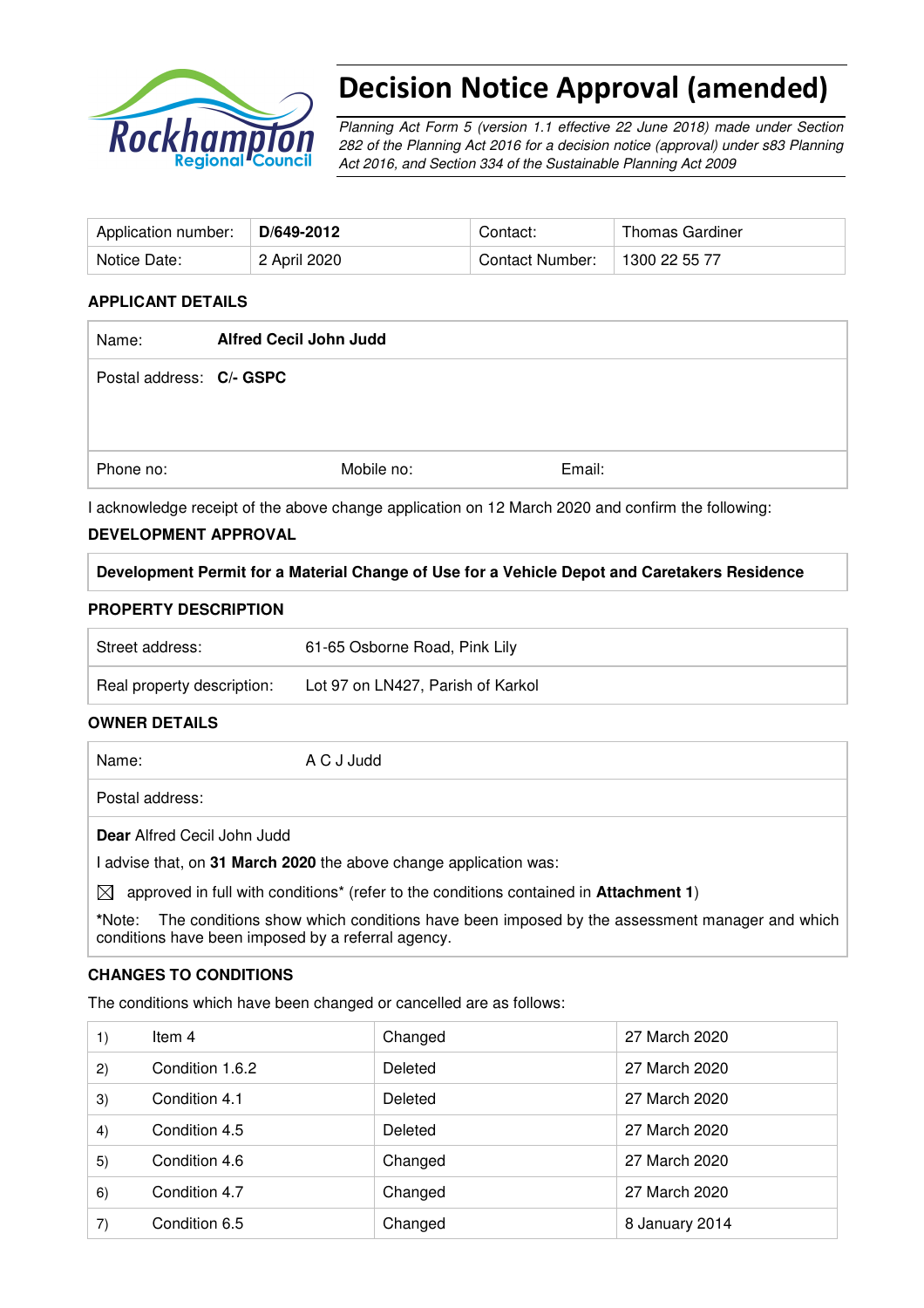| -8) | Condition 11.4 | Changed | $^{\circ}$ 8 January 2014 |
|-----|----------------|---------|---------------------------|
|-----|----------------|---------|---------------------------|

### **1. DETAILS OF THE APPROVAL**

|                                                                                                                                                                                                        | <b>Development</b><br>Permit | Preliminary<br>Approval |
|--------------------------------------------------------------------------------------------------------------------------------------------------------------------------------------------------------|------------------------------|-------------------------|
| Development assessable under the planning scheme, superseded<br>planning scheme, a temporary local planning instrument, a master<br>plan or a preliminary approval which includes a variation approval | IX                           |                         |
| - Material Change of use                                                                                                                                                                               |                              |                         |

#### **2. GROUNDS OF JUSTIFICATION OF APPROVAL DESPITE CONFLICT WITH THE PLANNING SCHEME:**

The grounds for approving the application, despite the conflict with the Planning Scheme, are:

| The site is not of a sufficient size or agricultural land quality to support intensive agricultural uses,<br>therefore the proposed development will not impinge on existing economic values of any natural<br>resources. |
|---------------------------------------------------------------------------------------------------------------------------------------------------------------------------------------------------------------------------|
|                                                                                                                                                                                                                           |

- 2) A Flood Evacuation Plan has been conditioned to ensure the use has adequate evacuation routes and storage areas during a flood event.
- 3) Assessment of the application demonstrates that the proposal will not compromise the Shire Wide Outcomes of the Fitzroy Shire Planning Scheme.
- 4) The proposed development does not compromise relevant State Planning Policies.

#### **3. CONDITIONS**

This approval is subject to the conditions in Attachment 1.

### **4. FURTHER DEVELOPMENT PERMITS REQUIRED**

Please be advised that the following development permits are required to be obtained before the development can be carried out:

| Type of development permit required | Subject of the required development permit                                          |
|-------------------------------------|-------------------------------------------------------------------------------------|
| <b>Operational Works</b>            | <b>Access and Parking Works</b><br><b>Roof and Allotment Drainage</b><br>Site Works |
| Building Works                      |                                                                                     |

#### **5. SUBMISSIONS** NIL

## **6. REFERRAL AGENCIES** NIL

## **7. THE APPROVED PLANS**

**The approved development must be completed and maintained generally in accordance with the approved drawings and documents:** 

| <b>Plan/Document Name</b>                               | <b>Plan Number</b>             | <b>Dated</b>      |
|---------------------------------------------------------|--------------------------------|-------------------|
| Site Plan for Caretakers Residence and<br>Vehicle Depot | 120465-01 Rev. D Sheet 1 of 15 | 19 July 2013      |
| <b>Caretakers Residence</b>                             | 120465-01 Sheet 2 of 15        | 20 September 2012 |
| <b>Elevation Plans</b>                                  | 120465-01 Sheet 3 of 15        | 20 September 2012 |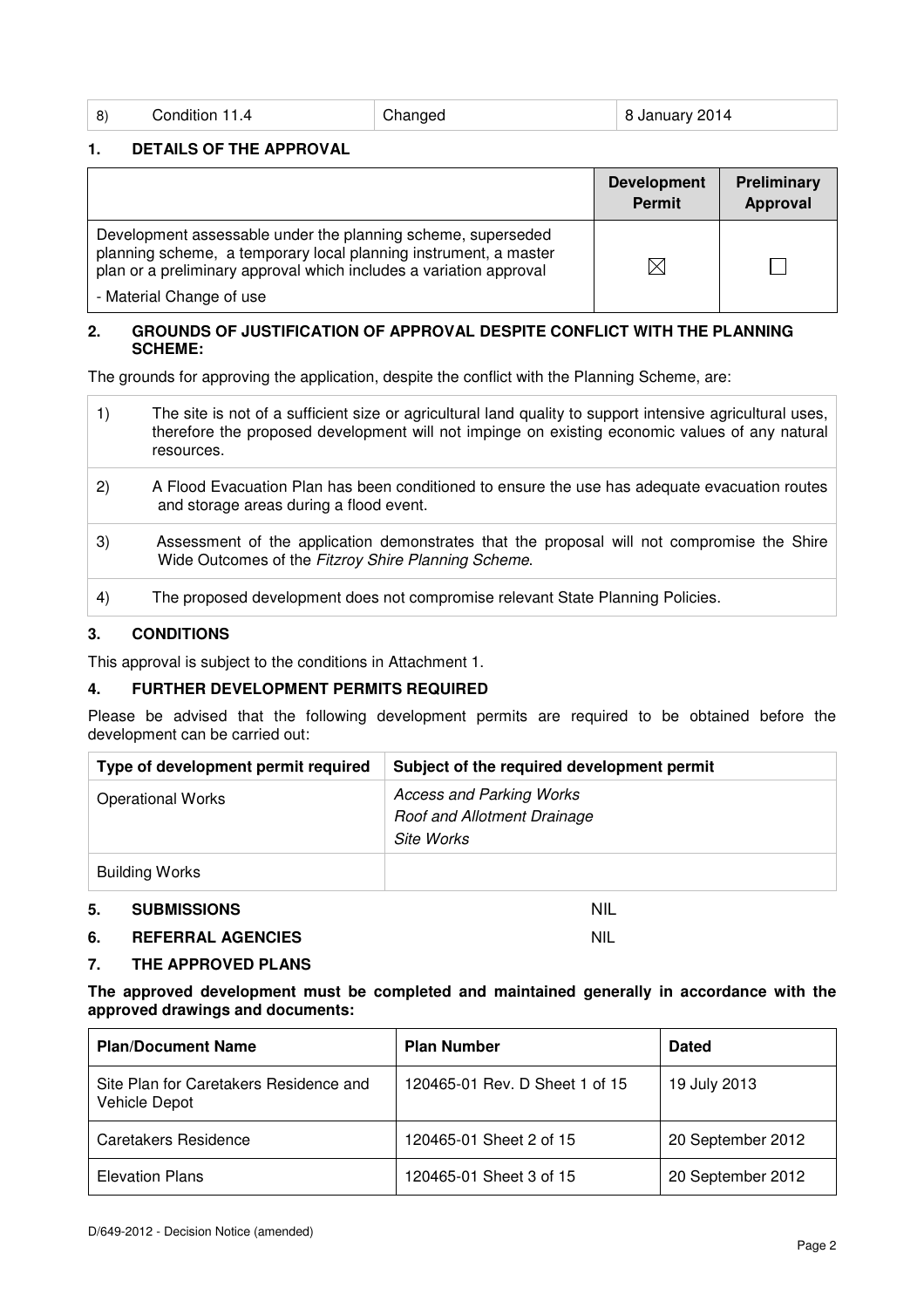| <b>Plan/Document Name</b>           | <b>Plan Number</b>      | <b>Dated</b>      |
|-------------------------------------|-------------------------|-------------------|
| Approved Shed and Vehicle Workshop  | 120465-01 Sheet 7 of 15 | 20 September 2012 |
| North Elevation and South Elevation | 120465-01 Sheet 8 of 15 | 20 September 2012 |
| West Elevation and East Elevation   | 120465-01 Sheet 9 of 15 | 20 September 2012 |

## **8. CURRENCY PERIOD FOR THE APPROVAL (s.85 of the Planning Act)**

The standard relevant periods stated in section 85 of Planning Act 20016 apply to each aspect of development in this approval, if not stated in the conditions of approval attached.

## **9. STATEMENT OF REASONS**

| Description of the<br>development      | The proposed development is for a Minor Change for a Material Change of<br>Use for a Vehicle Depot and Caretaker's Residence                                                                                                                                                                                                                                    |  |
|----------------------------------------|-----------------------------------------------------------------------------------------------------------------------------------------------------------------------------------------------------------------------------------------------------------------------------------------------------------------------------------------------------------------|--|
| <b>Reasons for Decision</b>            | The proposed change does not compromise the strategic framework in<br>a)<br>the Rockhampton Region Planning Scheme 2015;                                                                                                                                                                                                                                        |  |
|                                        | Assessment of the development against the relevant zone purpose,<br>b)<br>planning scheme codes and planning scheme policies demonstrates<br>that the proposed development will not cause significant adverse<br>impacts on the surrounding natural environment, built environment and<br>infrastructure, community facilities, or local character and amenity; |  |
|                                        | The proposed development does not compromise the relevant State<br>C)<br>Planning Policy; and                                                                                                                                                                                                                                                                   |  |
|                                        | On balance, the application should be approved because the<br>d)<br>circumstances favour Council exercising its discretion to approve the<br>application even though the development does not comply with an<br>aspect of the assessment benchmarks.                                                                                                            |  |
| <b>Assessment</b><br><b>Benchmarks</b> | The proposed development was assessed against the following assessment<br>benchmarks:                                                                                                                                                                                                                                                                           |  |
|                                        | Rural Zone Code;                                                                                                                                                                                                                                                                                                                                                |  |
|                                        | Access, Parking and Transport Code;                                                                                                                                                                                                                                                                                                                             |  |
|                                        | Flood Hazard Overlay Code;                                                                                                                                                                                                                                                                                                                                      |  |
|                                        | Landscape Code;                                                                                                                                                                                                                                                                                                                                                 |  |
|                                        | Stormwater Management Code;                                                                                                                                                                                                                                                                                                                                     |  |
|                                        | Waste Management Code; and                                                                                                                                                                                                                                                                                                                                      |  |
|                                        | Water and Sewer Code.                                                                                                                                                                                                                                                                                                                                           |  |
| <b>Matters prescribed by</b>           | The State Planning Policy - Part E;                                                                                                                                                                                                                                                                                                                             |  |
| regulation                             | The Central Queensland Regional Plan;                                                                                                                                                                                                                                                                                                                           |  |
|                                        | The Rockhampton Region Planning Scheme 2015;                                                                                                                                                                                                                                                                                                                    |  |
|                                        | Surrounding use of adjacent premises in terms of commensurate and<br>consistent development form; and                                                                                                                                                                                                                                                           |  |
|                                        | The common material, being the material submitted with the application.                                                                                                                                                                                                                                                                                         |  |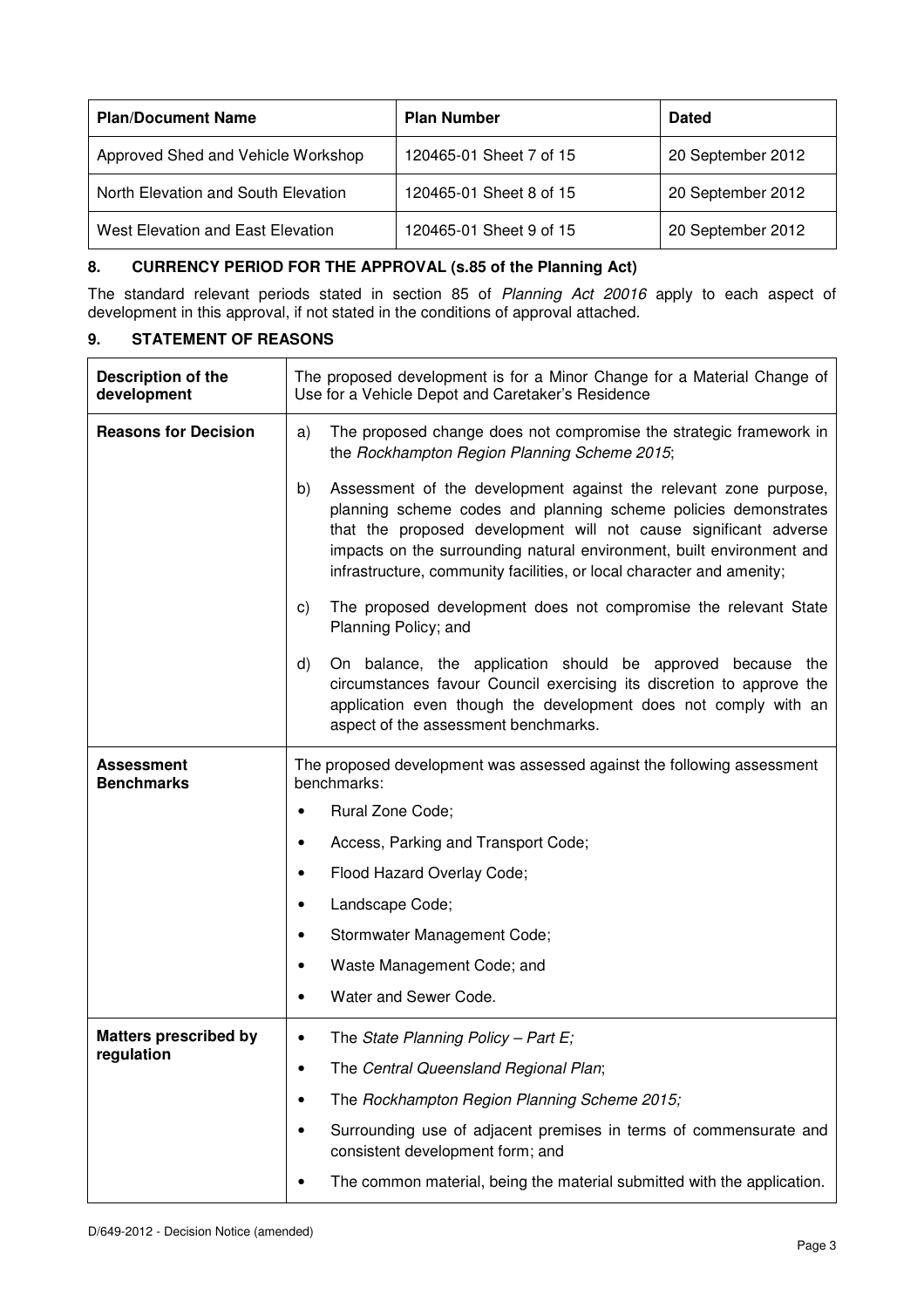### **10. RIGHTS OF APPEAL**

The rights of an applicant to appeal to a tribunal or the Planning and Environment Court against a decision about a development application are set out in chapter 6, part 1 of the Planning Act 2016. For particular applications, there may also be a right to make an application for a declaration by a tribunal (see chapter 6, part 2 of the Planning Act 2016).

#### Appeal by an applicant

An applicant for a development application may appeal to the Planning and Environment Court against the following:

- the refusal of all or part of the development application
- a provision of the development approval
- the decision to give a preliminary approval when a development permit was applied for
- a deemed refusal of the development application.

An applicant may also have a right to appeal to the Development tribunal. For more information, see schedule 1 of the Planning Act 2016.

The timeframes for starting an appeal in the Planning and Environment Court are set out in section 229 of the Planning Act 2016.

Attachment 2 is an extract from the Planning Act 2016 that sets down the applicant's appeal rights and the appeal rights of a submitter.

#### **11. WHEN THE DEVELOPMENT APPROVAL TAKES EFFECT**

This development approval takes effect:

From the time the decision notice is given  $-$  if there is no submitter and the applicant does not appeal the decision to the court.

Or

When the submitter's appeal period ends  $-$  if there is a submitter and the applicant does not appeal the decision to the court.

Or

Subject to the decision of the court, when the appeal is finally decided  $-$  if an appeal is made to the court.

#### **12. ORIGINAL DECISION ASSESSMENT MANAGER**

| Name: Bob Holmes         | Date: 8 January 2014 |
|--------------------------|----------------------|
| <b>GENERAL MANAGER</b>   |                      |
| <b>REGIONAL SERVICES</b> |                      |

#### **13. ASSESSMENT MANAGER**

| Name: | Tarnya Fitzgibbon      | Signature: | Date: 2 April 2020 |
|-------|------------------------|------------|--------------------|
|       | <b>COORDINATOR</b>     |            |                    |
|       | DEVELOPMENT ASSESSMENT |            |                    |

#### **Attachment 1 – Conditions of the approval**

**Part 1 – Conditions imposed by the assessment manager** [Note: where a condition is imposed about infrastructure under Chapter 4 of the Planning Act 2016, the relevant provision of the Act under which this condition was imposed must be specified.]

#### **Attachment 2—Extract on appeal rights**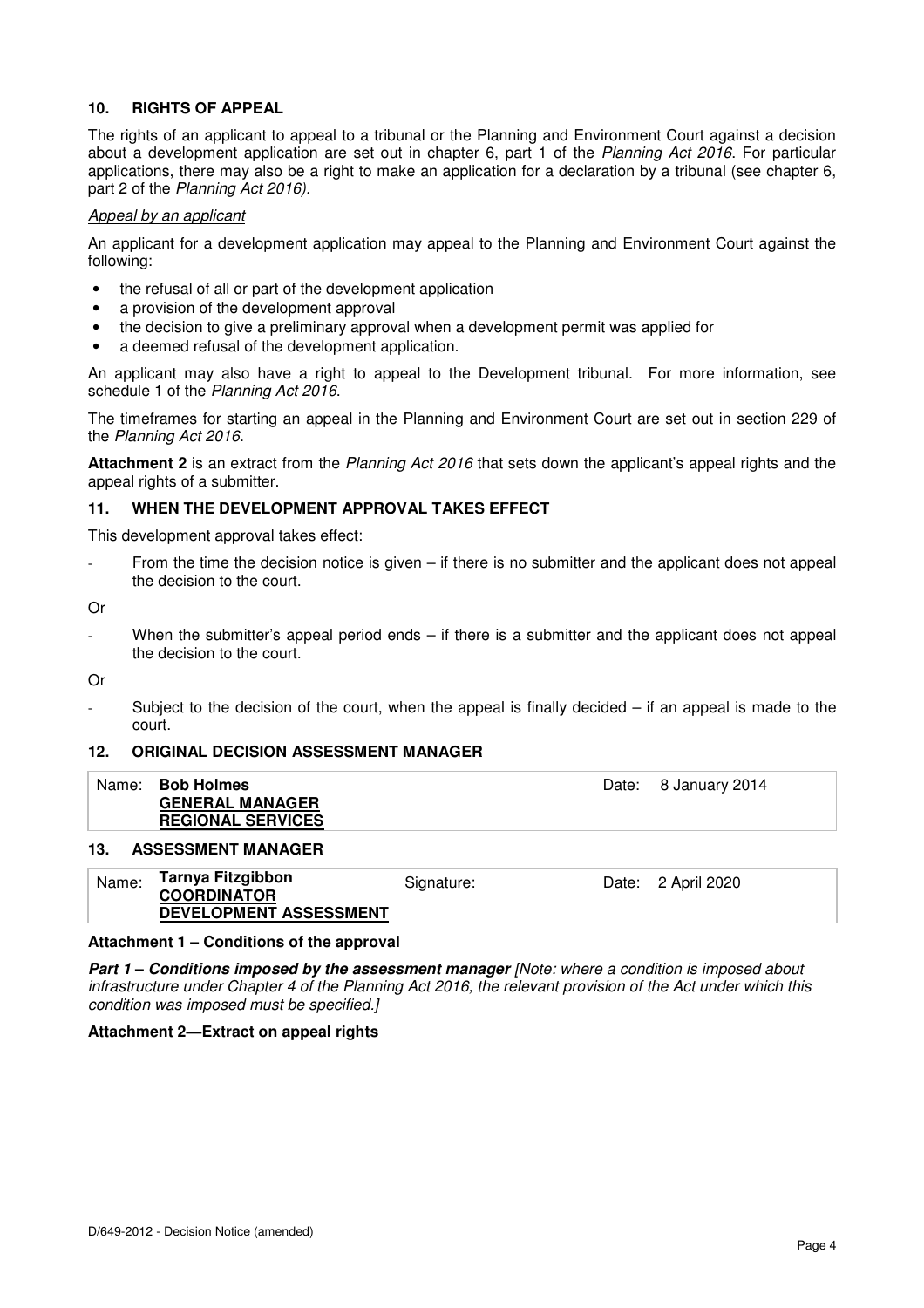

# **Attachment 1 – Part 1**

## **Rockhampton Regional Council Conditions**

PLANNING ACT 2016

## 1.0 ADMINISTRATION

- 1.1 The Developer is responsible for ensuring compliance with this approval and the Conditions of the approval by an employee, agent, contractor or invitee of the Developer.
- 1.2 Where these Conditions refer to "Council" in relation to requiring Council to approve or to be satisfied as to any matter, or conferring on the Council a function, power or discretion, that role of the Council may be fulfilled in whole or in part by a delegate appointed for that purpose by the Council.
- 1.3 All conditions of this approval must be undertaken and completed to the satisfaction of Council, at no cost to Council.
- 1.4 All conditions, works, or requirements of this approval must be undertaken and completed prior to the commencement of the use, unless otherwise stated.
- 1.5 Where applicable, infrastructure requirements of this approval must be contributed to the relevant authorities, at no cost to Council prior to the commencement of the use, unless otherwise stated.
- 1.6 The following further Development Permits must be obtained prior to the commencement of any works associated with their purposes:
	- 1.6.1 Operational Works:
		- (i) Access and Parking Works;
		- (ii) Roof and Allotment Drainage Works; and
		- (iii) Site Works.
	- 1.6.2 Deleted.
	- 1.6.3 Building Works.
- 1.7 All Development Permits for Operational Works and Plumbing and Drainage Works must be obtained prior to the issue of a Development Permit for Building Works.
- 1.8 Unless otherwise stated, all works must be designed, constructed and maintained in accordance with the relevant Council policies, guidelines and standards.
- 1.9 All engineering drawings/specifications, design and construction works must comply with the requirements of the relevant Australian Standards and must be approved, supervised and certified by a Registered Professional Engineer of Queensland.

## 2.0 APPROVED PLANS AND DOCUMENTS

2.1 The approved development must be completed and maintained generally in accordance with the approved plans and documents, except where amended by the conditions of this permit: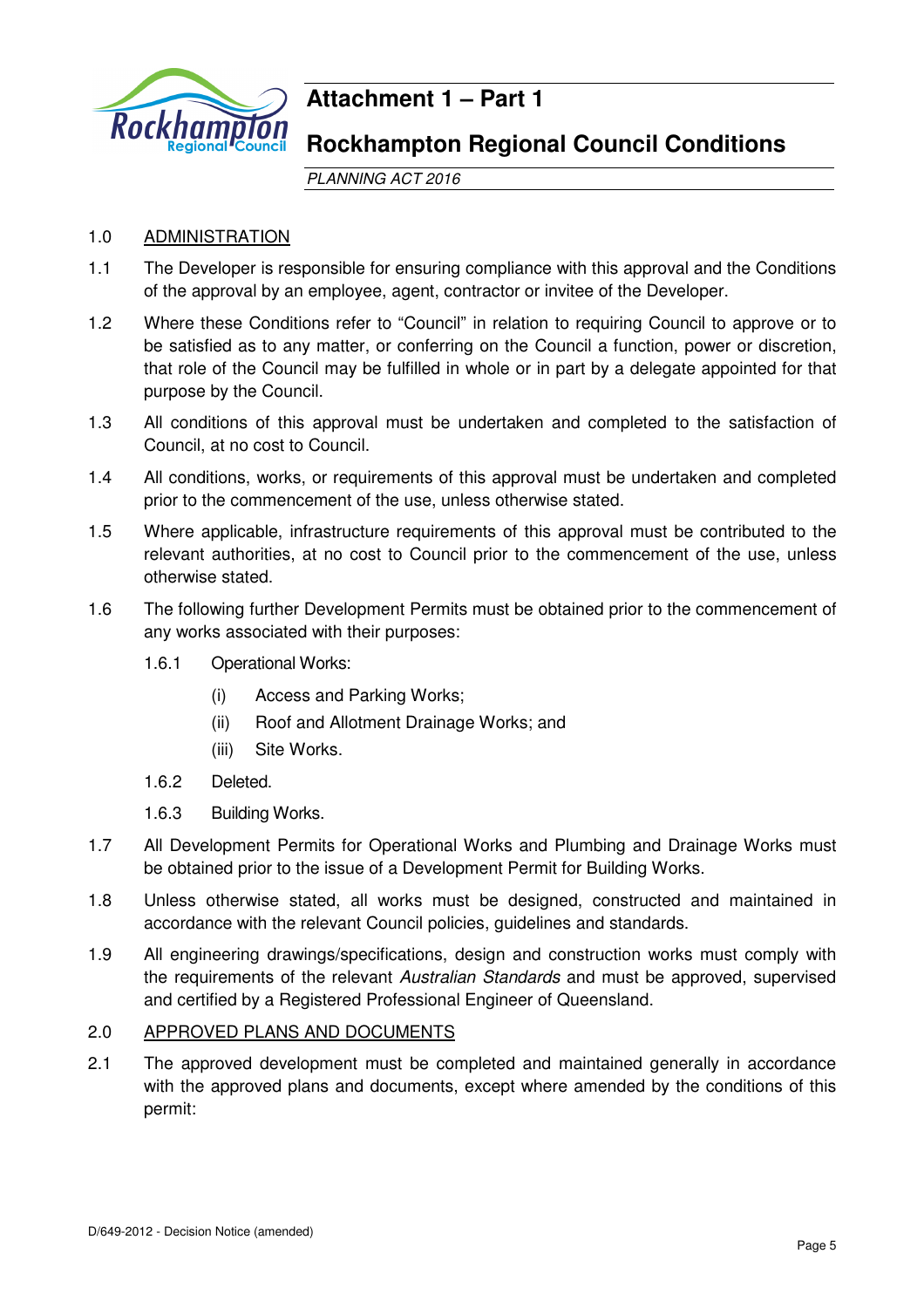| <b>Plan/Document Name</b>                               | <b>Plan/Document Number</b>       | Dated             |
|---------------------------------------------------------|-----------------------------------|-------------------|
| Site Plan for Caretakers Residence<br>and Vehicle Depot | 120465-01 Rev. D Sheet<br>1 of 15 | 19 July 2013      |
| Caretakers Residence                                    | 120465-01 Sheet 2 of 15           | 20 September 2012 |
| <b>Elevation Plans</b>                                  | 120465-01 Sheet 3 of 15           | 20 September 2012 |
| Approved Shed and Vehicle<br>Workshop                   | 120465-01 Sheet 7 of 15           | 20 September 2012 |
| North Elevation and South Elevation                     | 120465-01 Sheet 8 of 15           | 20 September 2012 |
| West Elevation and East Elevation                       | 120465-01 Sheet 9 of 15           | 20 September 2012 |

- 2.2 Where there is any conflict between the conditions of this approval and the details shown on the approved plans and documents, the conditions of approval must prevail.
- 2.3 Where conditions require the above plans or documents to be amended, the revised document(s) must be submitted for endorsement by Council prior to the submission of a Development Application for Operational Works.

## 3.0 ACCESS AND PARKING WORKS

- 3.1 A Development Permit for Operational Works (access and parking works) must be obtained prior to the commencement of any access and parking works on the site.
- 3.2 All works must be designed and constructed in accordance with the approved plans (refer to condition 2.1), Capricorn Municipal Development Guidelines, Australian Standard AS2890 "Parking Facilities" and the provisions of a Development Permit for Operational Works (access and parking works).
- 3.3 A minimum of seven (7) parking spaces must be provided on-site.
- 4.0 PLUMBING AND DRAINAGE WORKS
- 4.1 Deleted.
- 4.2 Alteration or relocation of internal sanitary drainage works associated with the existing building must be in accordance with regulated work under the Plumbing and Drainage Act.
- 4.3 On-site sewage treatment and disposal must be in accordance with the Queensland Plumbing and Wastewater Code and Council's Plumbing and Drainage Policies.
- 4.4 On-site water supply for domestic and fire fighting purposes must be provided and may include the provision of a bore, dams, water storage tanks or a combination of each.
- 4.5 Deleted.
- 4.6 The existing on-site sewerage treatment and disposal area must not be located within the existing water course or conflict with the separation distance as detailed with the Queensland Plumbing and Wastewater Code.
- 4.7 All non-domestic waste (waste from vehicle maintenance activities associated with the Vehicle Depot use) must be disposed off-site and serviced by a commercial contractor.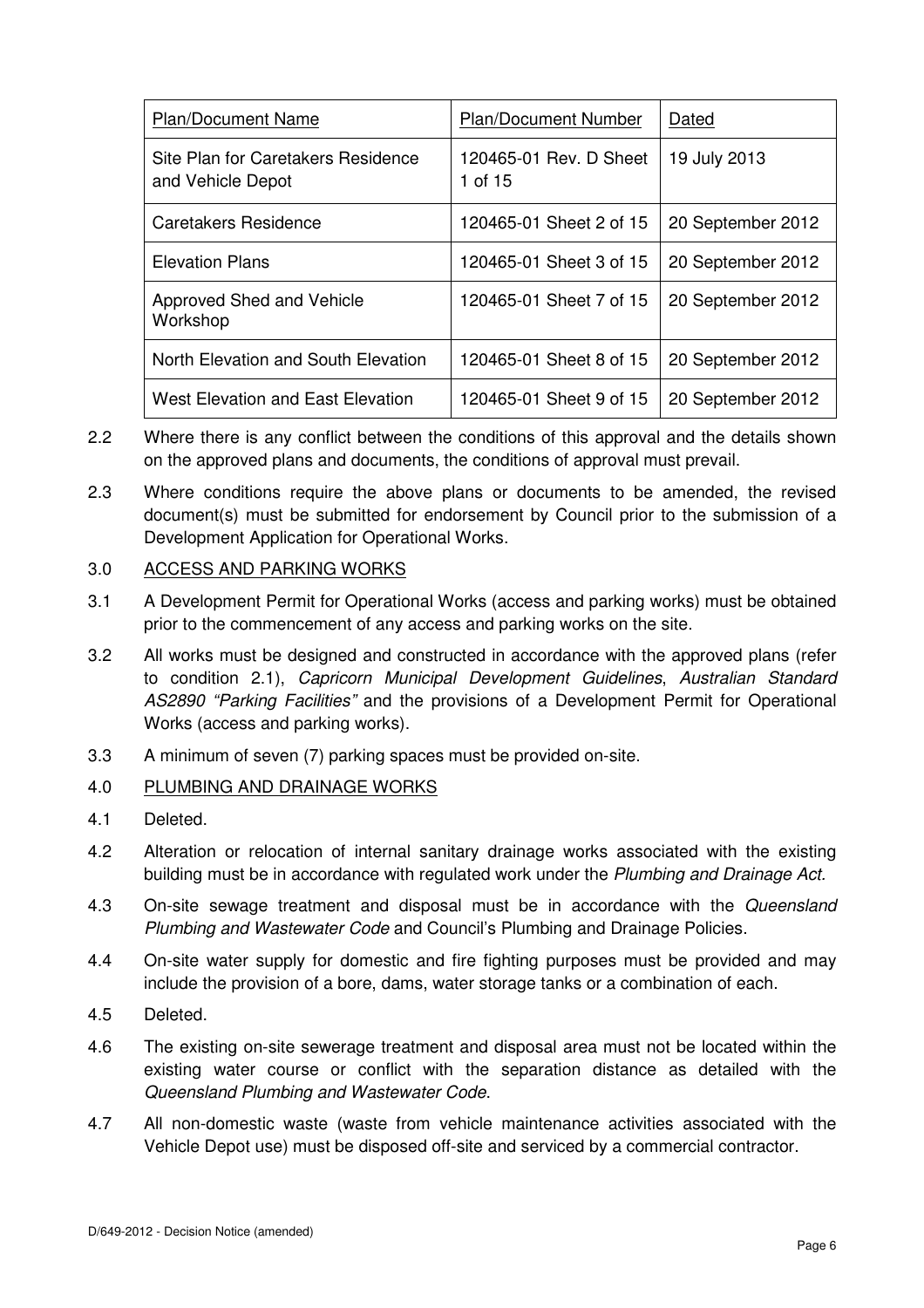## 5.0 ROOF AND ALLOTMENT DRAINAGE WORKS

- 5.1 A Development Permit for Operational Works (roof and allotment drainage works) must be obtained prior to the commencement of any drainage works on the site.
- 5.2 All roof and allotment drainage must be in accordance with the requirements of the Queensland Urban Drainage Manual and the Capricorn Municipal Development Guidelines.
- 5.3 All roof and allotment drainage must be discharged such that it does not restrict, impair or change the natural flow of runoff water or cause a nuisance to adjoining properties or infrastructure.
- 5.4 Any application for a Development Permit for Operational Works (roof and allotment drainage works) must include an assessment of how the development complies with Section 8 of the Queensland Water Quality Guidelines 2009.

## 6.0 SITE WORKS

- 6.1 A Development Permit for Operational Works (site works) must be obtained prior to the commencement of any site works.
- 6.2 Any application for a Development Permit for Operational Works (site works) must be accompanied by an earthworks' plan which clearly identifies the following:
	- 6.2.1 the location of cut and/or fill;
	- 6.2.2 the type of fill to be used and the manner in which it is to be compacted;
	- 6.2.3 the quantum of fill to be deposited or removed and finished cut and/or fill levels;
	- 6.2.4 details of any proposed access routes to the site which are intended to be used to transport fill to or from the site; and
	- 6.2.5 the maintenance of access roads to and from the site so that they are free of all cut and/or fill material and cleaned as necessary.
- 6.3 Any application for a Development Permit for Operational Works (site works) must be accompanied by a revised Flood Evacuation Plan which clearly identifies the following:
	- 6.3.1 Trigger points related to the Fitzroy River Gauge Height so adequate notice is given for evacuation;
	- 6.3.2 Details of how the amount of water over the evacuation route was determined for each trigger point;
	- 6.3.3 Details of how and where workshop items, motor parts, tyres and other equipment are to be stored 300 millimetres above the Q100 Flood Level so they are not washed away; and
	- 6.3.4 Details of where the vehicles are stored during Flood Events.
- 6.4 A sealed bunded area for the storage of oils, fuel and other fluids must be provided. The top of the wall surrounding the bund must be a minimum of (Reduced Level) 11.20 metres Australian Height Datum.
- 6.5 A minimum storage area equivalent to thirty percent of the total storage area of the workshop must be provided at 11.20 metres Australian Height Datum for the storage of workshop items, motor parts and equipment during the Q100 flood.

## 7.0 BUILDING WORKS

7.1 Any lighting devices associated with the development, such as sensory lighting, must be positioned on the site and shielded so as not to cause glare or other nuisance to nearby residents and motorists. Night lighting must be designed, constructed and operated in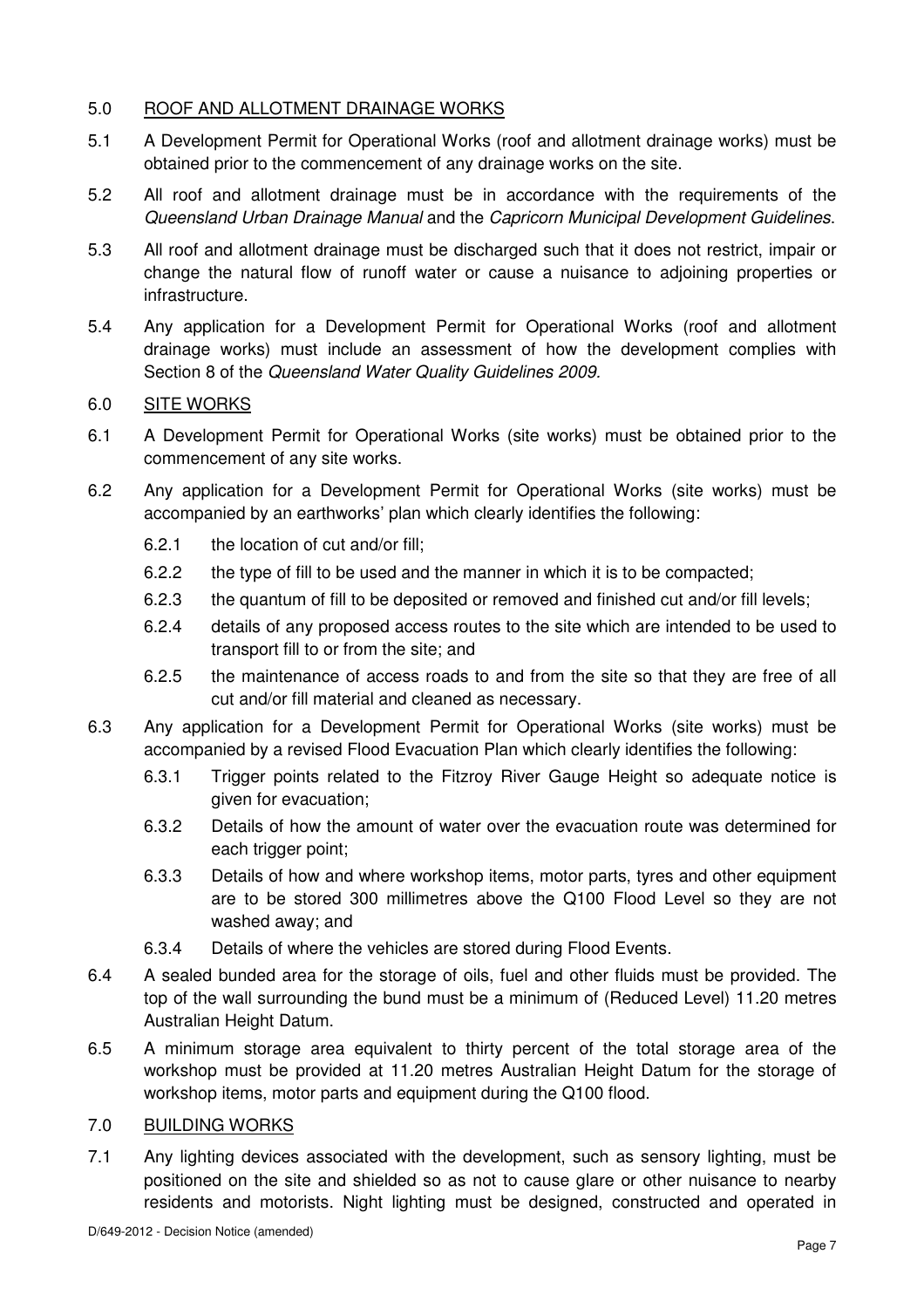accordance with Australian Standard AS4282 "Control of the obtrusive effects of outdoor lighting".

## 8.0 ELECTRICITY AND TELECOMMUNICATIONS

- 8.1 Above-ground electricity and telecommunication connections must be provided to the proposed development to the standards of the relevant authorities.
- 8.2 Evidence must be provided of a Telecommunications Infrastructure Provisioning Confirmation and Certificate of Electricity Supply with the relevant service providers to provide the use with telecommunication and live electricity connections, in accordance with the requirements of the relevant authorities prior to the commencement of the use.

## 9.0 ASSET MANAGEMENT

- 9.1 Any alteration necessary to electricity, telephone, water mains, sewerage mains, and/or public utility installations resulting from the development or in connection with the development, must be at full cost to the Developer.
- 9.2 Any damage to existing kerb and channel, pathway or roadway (including removal of concrete slurry from public land, pathway, roads, kerb and channel and stormwater gullies and drainage lines) which may occur during any works carried out in association with the approved development must be repaired. This must include the reinstatement of the existing traffic signs and pavement markings which may have been removed.
- 9.3 As constructed' information pertaining to assets to be handed over to Council and those which may have an impact on Council's existing and future assets must be provided prior to the commencement of the use. This information must be provided in accordance with the Manual for Submission of Digital As Constructed Information.

### 10.0 ENVIRONMENTAL

- 10.1 Any application for a Development Permit for Operational Works must be accompanied by a detailed Environmental Management Plan, which addresses, but is not limited to, the following matters:
	- (i) water quality and drainage;
	- (ii) erosion and silt/sedimentation management;
	- (iii) acid sulphate soils;
	- (iv) fauna management;
	- (v) vegetation management and clearing;
	- (vi) top soil management;
	- (vii) interim drainage plan during construction;
	- (viii) construction programme;
	- (ix) geotechnical issues:
	- (x) weed control;
	- (xi) bushfire management;
	- (xii) emergency vehicle access;
	- (xiii) noise and dust suppression; and
	- (xiv) waste management.
- 10.2 Any application for a Development Permit for Operational Works must be accompanied by an Erosion and Sediment Control Plan which addresses, but is not limited to, the following: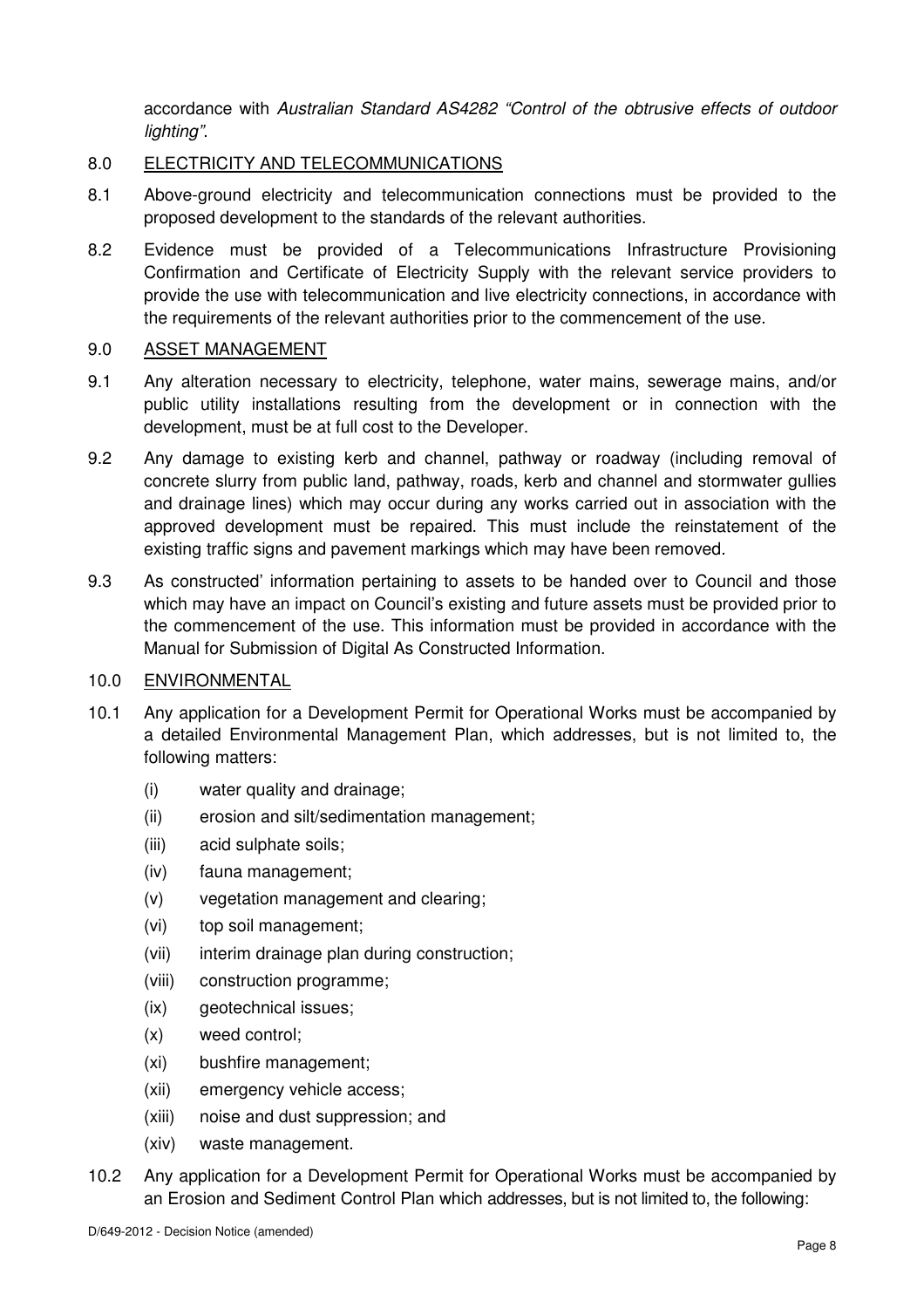- (i) objectives;
- (ii) site location / topography;
- (iii) vegetation;
- (iv) site drainage;
- (v) soils;
- (vi) erosion susceptibility;
- (vii) erosion risk;
- (viii) concept;
- (ix) design; and
- (x) implementation, for the construction and post construction phases of work.

## 11.0 OPERATING PROCEDURES

- 11.1 All construction materials, waste, waste skips, machinery and contractors' vehicles must be located and stored or parked within the site. No storage of materials, parking of construction machinery or contractors' vehicles will be permitted in Osborne Road.
- 11.2 The hours of operations must be limited to:
	- (i) 0600 hours to 1800 hours on Monday to Saturday, and
	- (iii) no operations on Sunday or Public Holidays.
- 11.3 The proposed use is limited to a maximum of twenty-five (25) vehicle trips per week.
- 11.4 The number of heavy vehicles allowed on the site is restricted to a total of one (1) articulated vehicle and seven (7) heavy rigid vehicles at any given time. All vehicles can have a maximum of three (3) axles with a maximum length of 12.5 metres.
- 11.5 Cleaning of plant equipment and vehicles must be carried out in an area where waste water can be suitably managed so as not to cause contaminants to release into waterways or overland flow paths.
- 11.6 All waste storage areas must be kept in a clean, tidy condition in accordance with Environmental Protection (Waste Management) Regulations.

## ADVISORY NOTES

NOTE 1. Aboriginal Cultural Heritage

It is advised that under Section 23 of the Aboriginal Cultural Heritage Act 2003, a person who carries out an activity must take all reasonable and practicable measures to ensure the activity does not harm Aboriginal Cultural Heritage (the "cultural heritage duty of care"). Maximum penalties for breaching the duty of care are listed in the Aboriginal Cultural Heritage legislation. The information on Aboriginal Cultural Heritage is available on the Department of Aboriginal and Torres Strait Islander and Multicultural Affairs website www.datsima.qld.gov.au

NOTE 2. Asbestos Removal

Any demolition and/or removal works involving asbestos materials must be undertaken in accordance with the requirements of the Workplace Health and Safety legislation and Public Health Act 2005.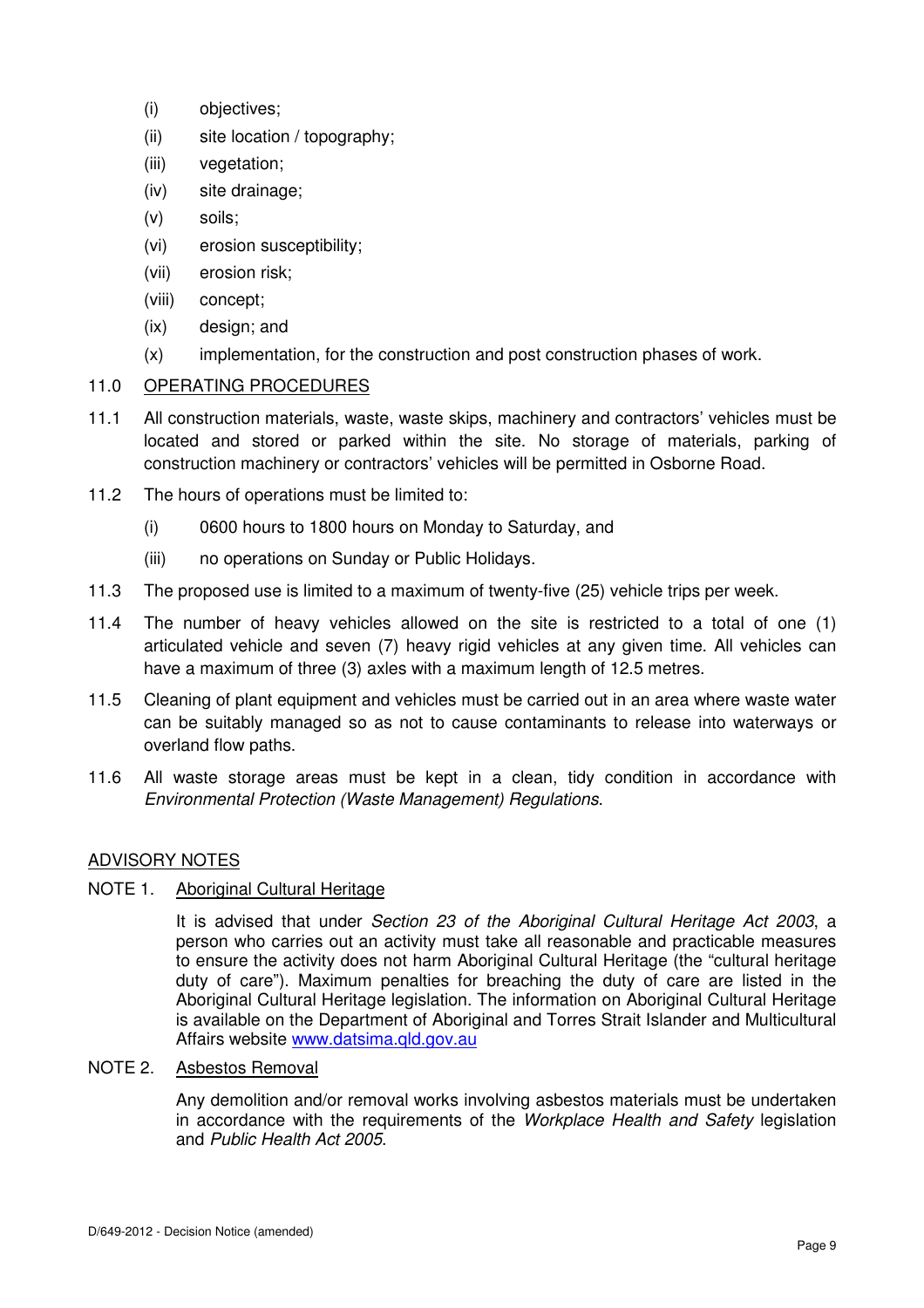## NOTE 3. General Environmental Duty

General environmental duty under the Environmental Protection Act prohibits unlawful environmental nuisance caused by noise, aerosols, particles dust, ash, fumes, light, odour or smoke beyond the boundaries of the property during all stages of the development including earthworks, construction and operation.

### NOTE 4. Licensable Activities

Should an activity licensable by Rockhampton Regional Council be proposed for the premises, Council's Environment and Public Health Unit should be consulted to determine whether any approvals are required. Such activities may include storage of flammable and combustible liquid and environmentally relevant activities such as motor vehicle workshop operations. Approval for such activities is required before 'fitout' and operation.

## NOTE 5. General Safety Of Public During Construction

The Workplace Health and Safety Act and Manual of Uniform Traffic Control Devices must be complied with in carrying out any construction works, and to ensure safe traffic control and safe public access in respect of works being constructed on a road.

### NOTE 6. Adopted Infrastructure Charges Notice

This application is subject to infrastructure contributions in accordance with Council policies. The contributions are presented on an Adopted Infrastructure Charges Notice.

## NOTE 7. Future Building Works

Any future Building Works must comply with State Planning Policy 1/02 Development in the Vicinity of Certain Airports and Aviation Facilities. Building Works may be restricted due to the proximity of the navigation aid and the requirement in the state planning policy to protect the function of that facility.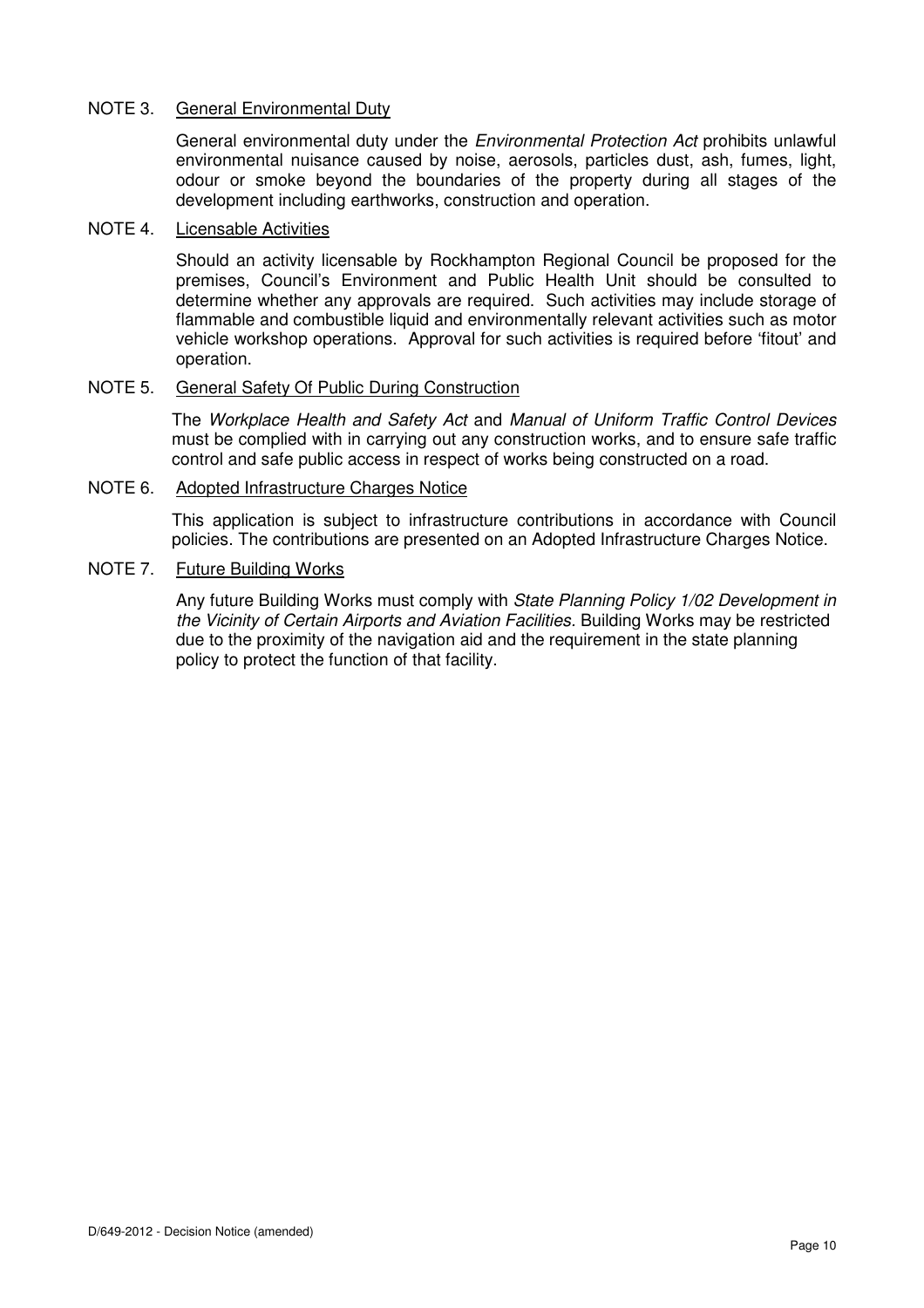

# **Attachment 2 - Appeal Rights**

PLANNING ACT 2016

The following is an extract from the Planning Act 2016 (Chapter 6)

## **Appeal rights**

#### **229 Appeals to tribunal or P&E Court**

- (1) Schedule 1 states—
	- (a) matters that may be appealed to—
	- (i) either a tribunal or the P&E Court; or
		- (ii) only a tribunal; or (iii) only the P&E Court; and
	- (b) the person—
		- (i) who may appeal a matter (the **appellant**); and (ii) who is a respondent in an appeal of the matter; and (iii) who is a co-respondent in an appeal of the matter; and
		- (iv) who may elect to be a co-respondent in an appeal of the matter.
- (2) An appellant may start an appeal within the appeal period.
- (3) The **appeal period** is—
	- (a) for an appeal by a building advisory agency—10 business days after a decision notice for the decision is given to the agency or
	- (b) for an appeal against a deemed refusal—at any time after the deemed refusal happens; or
	- (c) for an appeal against a decision of the Minister, under chapter 7, part 4, to register premises or to renew the registration of premises—20 business days after a notice is published under section 269(3)(a) or (4); or
	- (d) for an appeal against an infrastructure charges notice— 20 business days after the infrastructure charges notice is given to the person; or
	- (e) for an appeal about a deemed approval of a development application for which a decision notice has not been given—30 business days after the applicant gives the deemed approval notice to the assessment manager; or
	- (f) for any other appeal—20 business days after a notice of the decision for the matter, including an enforcement notice, is given to the person.
	- Note—

See the P&E Court Act for the court's power to extend the appeal period.

- (4) Each respondent and co-respondent for an appeal may be heard in the appeal.
- (5) If an appeal is only about a referral agency's response, the assessment manager may apply to the tribunal or P&E Court to withdraw from the appeal.
- (6) To remove any doubt, it is declared that an appeal against an infrastructure charges notice must not be about—
	- (a) the adopted charge itself; or
	- (b) for a decision about an offset or refund—
		- (i) the establishment cost of trunk infrastructure identified in a LGIP; or
	- (ii) the cost of infrastructure decided using the method included in the local government's charges resolution.

### **230 Notice of appeal**

- (1) An appellant starts an appeal by lodging, with the registrar of the tribunal or P&E Court, a notice of appeal that—
	- (a) is in the approved form; and (b) succinctly states the grounds of the appeal.
- (2) The notice of appeal must be accompanied by the required fee.
- (3) The appellant or, for an appeal to a tribunal, the registrar must, within the service period, give a copy of the notice of appeal to—
	- (a) the respondent for the appeal; and
	- (b) each co-respondent for the appeal; and
	- D/649-2012 Decision Notice (amended)
- (c) for an appeal about a development application under schedule 1, table 1, item 1—each principal submitter for the development application; and
- (d) for an appeal about a change application under schedule 1, table 1, item 2—each principal submitter for the change application; and
- (e) each person who may elect to become a co-respondent for the appeal, other than an eligible submitter who is not a principal submitter in an appeal under paragraph (c) or (d); and
- (f) for an appeal to the P&E Court—the chief executive; and
- (g) for an appeal to a tribunal under another Act—any other person who the registrar considers appropriate.
- (4) The **service period** is—
	- (a) if a submitter or advice agency started the appeal in the P&E Court—2 business days after the appeal is started; or
	- (b) otherwise—10 business days after the appeal is started.
- (5) A notice of appeal given to a person who may elect to be a co-respondent must state the effect of subsection
- (6) A person elects to be a co-respondent by filing a notice of election, in the approved form, within 10 business days after the notice of appeal is given to the person*.*
- **231 Other appeals**
- (1) Subject to this chapter, schedule 1 and the P&E Court Act, unless the Supreme Court decides a decision or other matter under this Act is affected by jurisdictional error, the decision or matter is non-appealable.
- (2) The Judicial Review Act 1991, part 5 applies to the decision or matter to the extent it is affected by jurisdictional error.
- (3) A person who, but for subsection (1) could have made an application under the Judicial Review Act 1991 in relation to the decision or matter, may apply under part 4 of that Act for a statement of reasons in relation to the decision or matter
- (4) In this section— **decision** includes—
	- (a) conduct engaged in for the purpose of making a decision; and
	- (b) other conduct that relates to the making of a decision; and
	- (c) the making of a decision or the failure to make a decision; and
	- (d) a purported decision; and
	- (e) a deemed refusal.
- **non-appealable**, for a decision or matter, means the decision or matter—
	- (a) is final and conclusive; and
	- (b) may not be challenged, appealed against, reviewed, quashed, set aside or called into question in any other way under the Judicial Review Act 1991 or otherwise, whether by the Supreme Court, another court, a tribunal or another entity; and
	- (c) is not subject to any declaratory, injunctive or other order of the Supreme Court, another court, a tribunal or another entity on any ground.

#### **232 Rules of the P&E Court**

- (1) A person who is appealing to the P&E Court must comply with the rules of the court that apply to the appeal.
- (2) However, the P&E Court may hear and decide an appeal even if the person has not complied with rules of the P&E Court.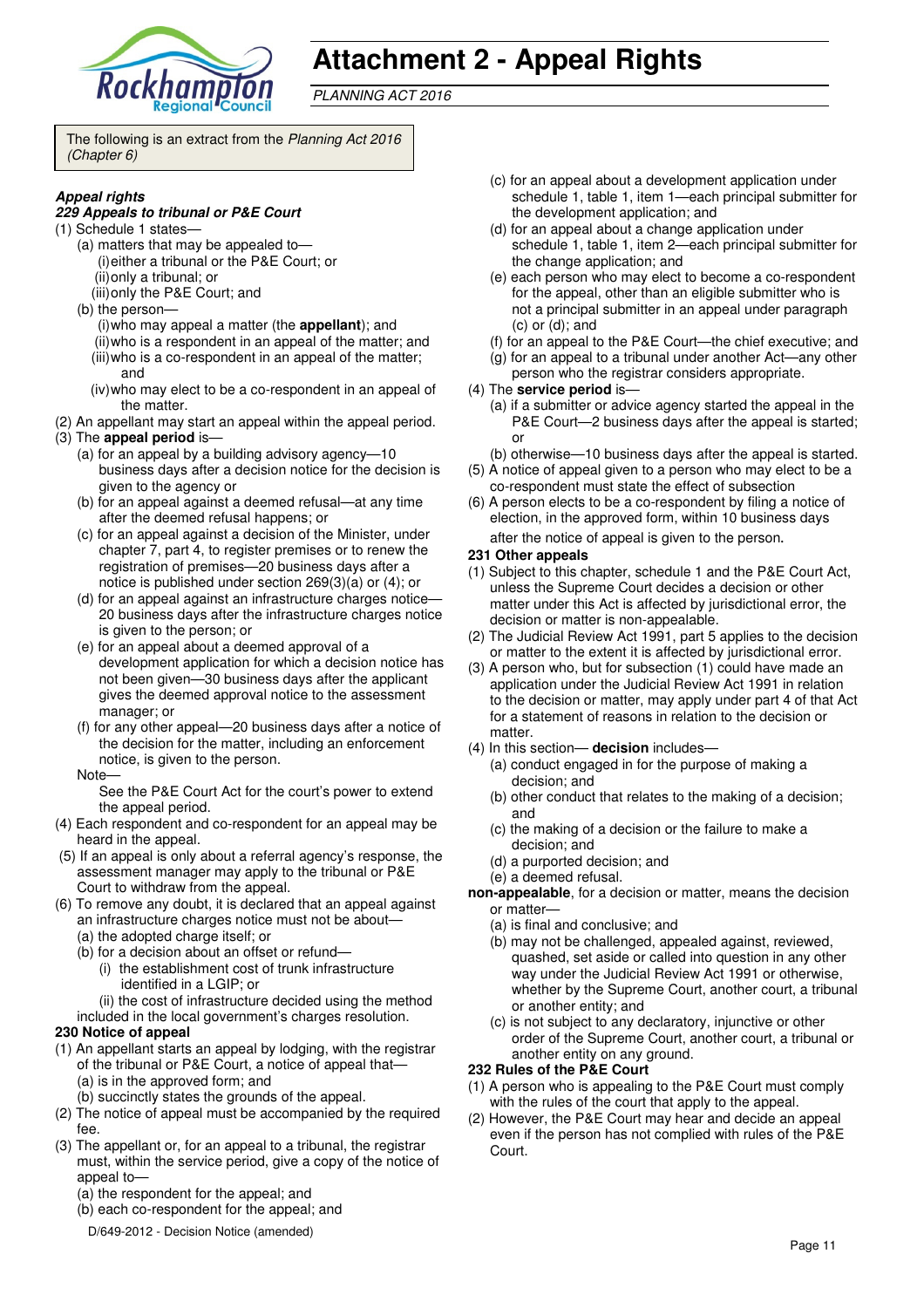

# **Appeal Rights**

PLANNING ACT 2016

# **Schedule 1**

#### **Appeals section 229 1 Appeal rights and parties to appeals**

- (1) Table 1 states the matters that may be appealed to—(a) the P&E court; or (b) a tribunal.
- (2) However, table 1 applies to a tribunal only if the matter involves—
	- (a) the refusal, or deemed refusal of a development application, for—
	- (i) a material change of use for a classified building; or
	- (ii) operational work associated with building work, a retaining wall, or a tennis court; or
	- (b) a provision of a development approval for—
	- (i) a material change of use for a classified building; or
- (ii) operational work associated with building work, a retaining wall, or a tennis court; or
	- (c) if a development permit was applied for—the decision to give a preliminary approval for—
		- (i) a material change of use for a classified building; or
		- (ii) operational work associated with building work, a retaining wall, or a tennis court; or
	- (d) a development condition if—
		- (i) the development approval is only for a material change of use that involves the use of a building classified under the Building Code as a class 2 building; and
		- (ii) the building is, or is proposed to be, not more than 3 storeys; and
		- (iii) the proposed development is for not more than 60 sole-occupancy units; or
	- (e) a decision for, or a deemed refusal of, an extension application for a development approval that is only for a material change of use of a classified building; or
	- (f) a decision for, or a deemed refusal of, a change application for a development approval that is only for a material change of use of a classified building; or
	- (g) a matter under this Act, to the extent the matter relates to—
		- (i) the Building Act, other than a matter under that Act that may or must be decided by the Queensland Building and Construction Commission; or
			- (ii) the Plumbing and Drainage Act, part 4 or 5; or
	- (h) a decision to give an enforcement notice in relation to a matter under paragraphs (a) to (g); or
	- (i) a decision to give an infrastructure charges notice; or
	- (j) the refusal, or deemed refusal, of a conversion application; or
	- (k) a matter that, under another Act, may be appealed to the tribunal; or
	- (l) a matter prescribed by regulation.
- (3) Also, table 1 does not apply to a tribunal if the matter
- involves—
	- (a) for a matter in subsection  $(2)(a)$  to  $(d)$ 
		- (i) a development approval for which the development application required impact assessment; and
		- (ii) a development approval in relation to which the assessment manager received a properly made submission for the development application; or
	- (b) a provision of a development approval about the identification or inclusion, under a variation approval, of a matter for the development.
- (4) Table 2 states the matters that may be appealed only to the P&E Court.
- (5) Table 3 states the matters that may be appealed only to the tribunal.
- (6) In each table—
	- (a) column 1 states the appellant in the appeal; and
	- (b) column 2 states the respondent in the appeal; and
	- (c) column 3 states the co-respondent (if any) in the appeal; and
	- (d) column 4 states the co-respondents by election (if any) in the appeal.
- (7) If the chief executive receives a notice of appeal under section 230(3)(f), the chief executive may elect to be a corespondent in the appeal.

| Table 1<br>Appeals to the P&E Court and, for certain matters, to a tribunal                                                                                                                                                                                                                                                                    |                |                                 |                                             |  |
|------------------------------------------------------------------------------------------------------------------------------------------------------------------------------------------------------------------------------------------------------------------------------------------------------------------------------------------------|----------------|---------------------------------|---------------------------------------------|--|
| 1. Development applications<br>An appeal may be made against-<br>(a) the refusal of all or part of the development application; or<br>(b) the deemed refusal of the development application; or<br>(c) a provision of the development approval; or<br>(d) if a development permit was applied for-the decision to give a preliminary approval. |                |                                 |                                             |  |
| Column 1                                                                                                                                                                                                                                                                                                                                       | Column 2       | Column 3                        | Column 4                                    |  |
| Appellant                                                                                                                                                                                                                                                                                                                                      | Respondent     | Co-respondent<br>$($ if any $)$ | Co-respondent by election<br>$(i$ f anv $)$ |  |
| The applicant                                                                                                                                                                                                                                                                                                                                  | The assessment | If the appeal is about          | 1 A concurrence agency that is              |  |
|                                                                                                                                                                                                                                                                                                                                                | manager        | a concurrence                   | not a co-respondent                         |  |
|                                                                                                                                                                                                                                                                                                                                                |                | agency's referral               | 2 If a chosen Assessment                    |  |
|                                                                                                                                                                                                                                                                                                                                                |                | response—the                    | manager is the respondent-                  |  |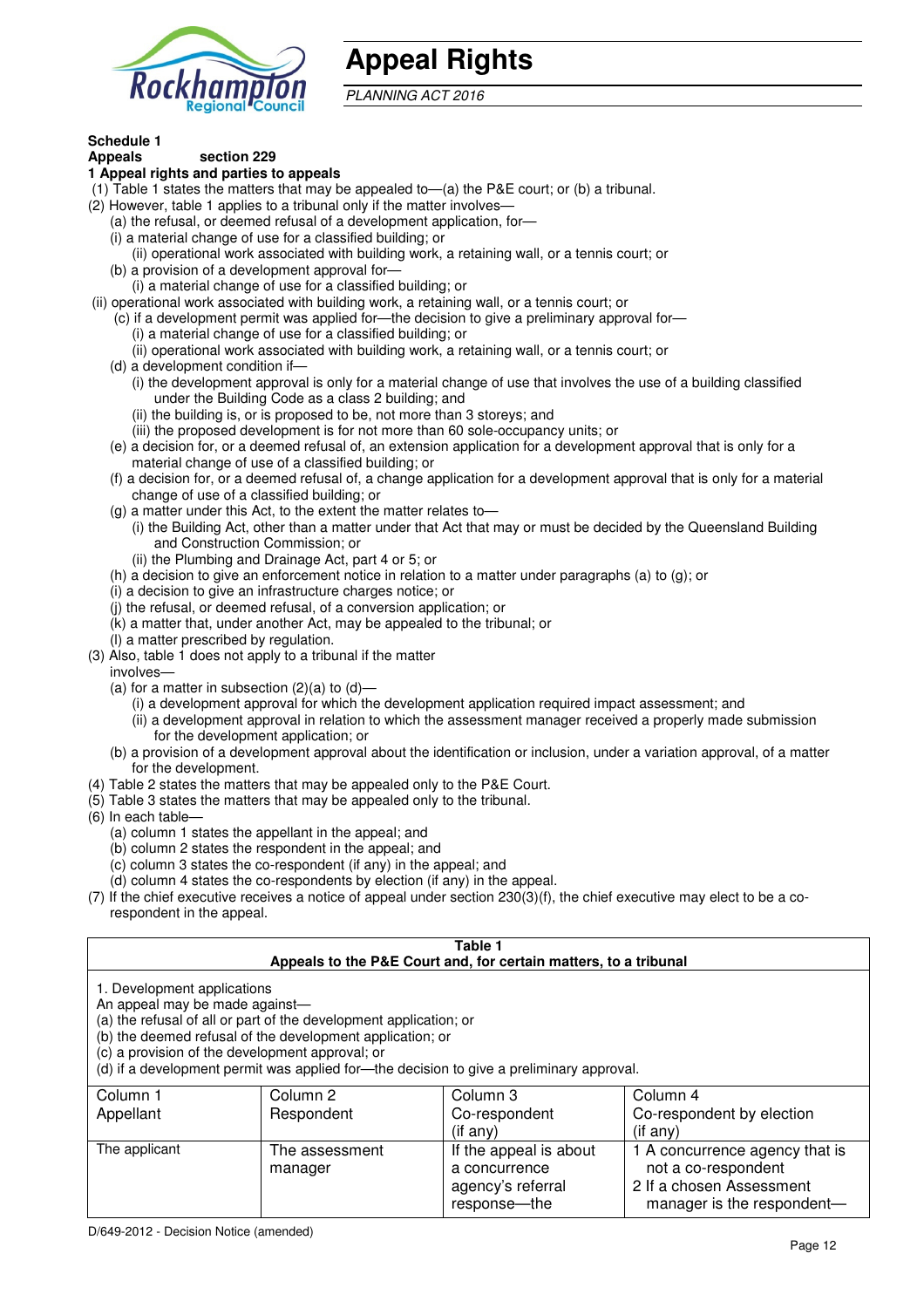| Table 1<br>Appeals to the P&E Court and, for certain matters, to a tribunal                                                                                                                                                                                                                                                                                                                                                                                                                                                                                                                                                                                                                                                                                                                                                                                                                                                                 |                                   |                                                                 |                                                                                                                                                                                                                                                                                                                                                 |  |  |
|---------------------------------------------------------------------------------------------------------------------------------------------------------------------------------------------------------------------------------------------------------------------------------------------------------------------------------------------------------------------------------------------------------------------------------------------------------------------------------------------------------------------------------------------------------------------------------------------------------------------------------------------------------------------------------------------------------------------------------------------------------------------------------------------------------------------------------------------------------------------------------------------------------------------------------------------|-----------------------------------|-----------------------------------------------------------------|-------------------------------------------------------------------------------------------------------------------------------------------------------------------------------------------------------------------------------------------------------------------------------------------------------------------------------------------------|--|--|
|                                                                                                                                                                                                                                                                                                                                                                                                                                                                                                                                                                                                                                                                                                                                                                                                                                                                                                                                             |                                   | concurrence agency                                              | the prescribed assessment<br>manager<br>3 Any eligible advice agency for<br>the application<br>4 Any eligible submitter for the<br>application                                                                                                                                                                                                  |  |  |
| 2. Change applications<br>An appeal may be made against-<br>(b) a deemed refusal of a change application.                                                                                                                                                                                                                                                                                                                                                                                                                                                                                                                                                                                                                                                                                                                                                                                                                                   |                                   |                                                                 | (a) a responsible entity's decision for a change application, other than a decision made by the P&E court; or                                                                                                                                                                                                                                   |  |  |
| Column 1<br>Appellant                                                                                                                                                                                                                                                                                                                                                                                                                                                                                                                                                                                                                                                                                                                                                                                                                                                                                                                       | Column <sub>2</sub><br>Respondent | Column 3<br>Co-respondent<br>(if any)                           | Column 4<br>Co-respondent by election<br>(if any)                                                                                                                                                                                                                                                                                               |  |  |
| 1 The applicant<br>2 If the responsible<br>entity is the<br>assessment<br>manager-an<br>affected entity that<br>gave a pre-request<br>notice or response<br>notice                                                                                                                                                                                                                                                                                                                                                                                                                                                                                                                                                                                                                                                                                                                                                                          | The responsible<br>entity         | If an affected entity<br>starts the appeal-the<br>applicant     | 1 A concurrence agency for the<br>development application<br>2 If a chosen assessment<br>manager is the respondent-<br>the prescribed assessment<br>manager<br>3 A private certifier for the<br>development application<br>4 Any eligible advice agency for<br>the change application<br>5 Any eligible submitter for the<br>change application |  |  |
| 3. Extension applications<br>An appeal may be made against-<br>(a) the assessment manager's decision about an extension application; or<br>(b) a deemed refusal of an extension application.                                                                                                                                                                                                                                                                                                                                                                                                                                                                                                                                                                                                                                                                                                                                                |                                   |                                                                 |                                                                                                                                                                                                                                                                                                                                                 |  |  |
| Column 1<br>Appellant                                                                                                                                                                                                                                                                                                                                                                                                                                                                                                                                                                                                                                                                                                                                                                                                                                                                                                                       | Column <sub>2</sub><br>Respondent | Column 3<br>Co-respondent<br>(if any)                           | Column 4<br>Co-respondent by election<br>(if any)                                                                                                                                                                                                                                                                                               |  |  |
| 1 The applicant<br>1.<br>2 For a matter other<br>than a deemed<br>refusal of an<br>extension<br>application $-$ a<br>concurrence<br>agency, other than<br>the chief executive,<br>for the application                                                                                                                                                                                                                                                                                                                                                                                                                                                                                                                                                                                                                                                                                                                                       | The assessment<br>manager         | If a concurrence<br>agency starts the<br>appeal – the applicant | If a chosen assessment<br>manager is the respondent $-$ the<br>prescribed assessment manager                                                                                                                                                                                                                                                    |  |  |
| 4. Infrastructure charges notices<br>An appeal may be made against an infrastructure charges notice on 1 or more of the following grounds<br>a) The notice involved an error relating to $-$<br>(i) The application of the relevant adopted charge; or<br>Examples of errors in applying an adopted charge -<br>The incorrect application of gross floor area for a non-residential development<br>Applying an incorrect 'use category', under a regulation, to the development<br>The working out of extra demands, for section 120; or<br>(i)<br>An offset or refund; or<br>(ii)<br>b) The was no decision about an offset or refund; or<br>c) If the infrastructure charges notice states a refund will be given – the timing for giving the refund; or<br>d) The amount of the charge is so unreasonable that no reasonable relevant local government could have<br>imposed the amount.<br>Column 3<br>Column 1<br>Column 2<br>Column 4 |                                   |                                                                 |                                                                                                                                                                                                                                                                                                                                                 |  |  |
| Appellant                                                                                                                                                                                                                                                                                                                                                                                                                                                                                                                                                                                                                                                                                                                                                                                                                                                                                                                                   | Respondent                        | Co-respondent                                                   | Co-respondent by election                                                                                                                                                                                                                                                                                                                       |  |  |

D/649-2012 - Decision Notice (amended)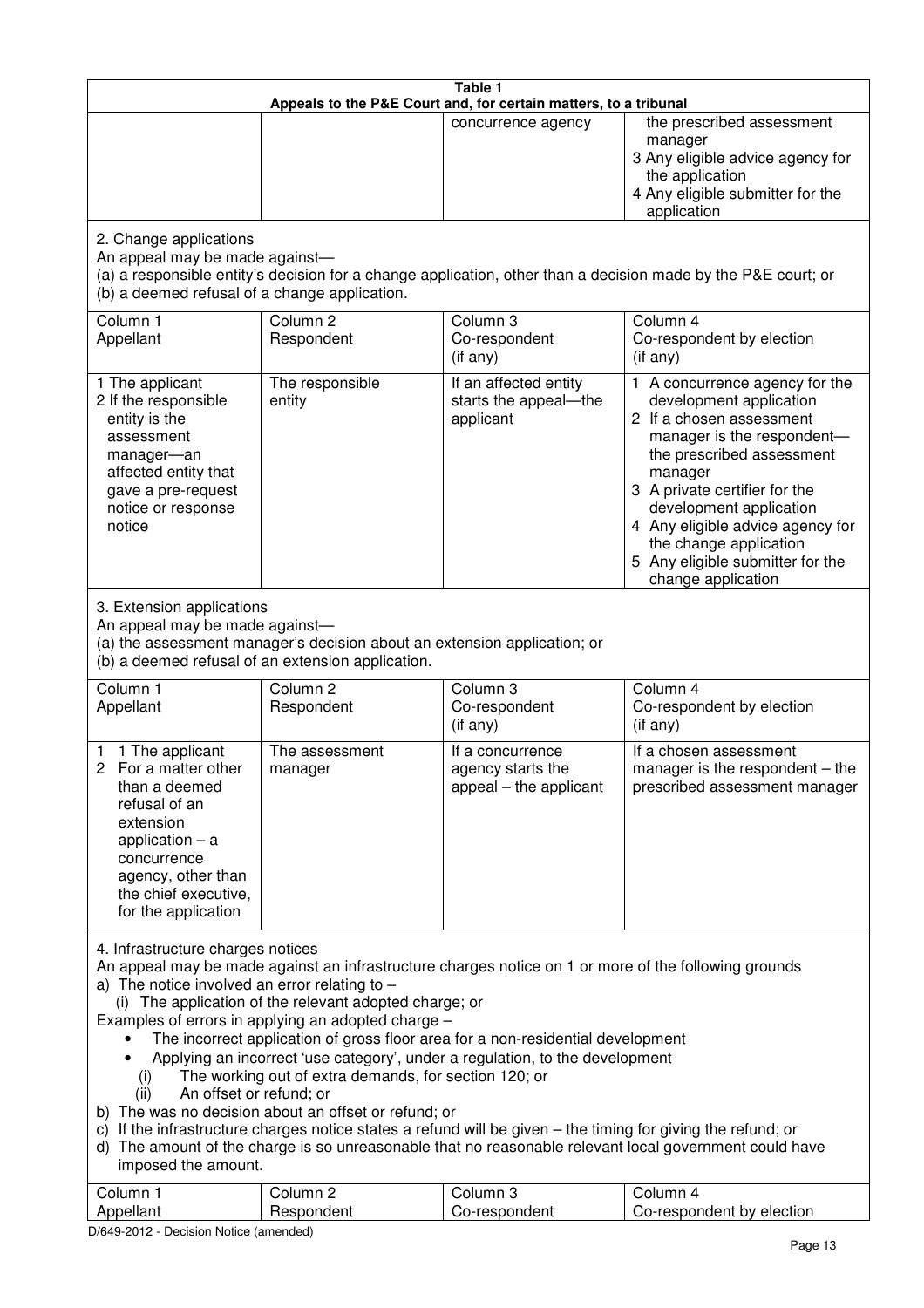| Table 1<br>Appeals to the P&E Court and, for certain matters, to a tribunal                                                                                                                                                                                                                                                                     |                                                                                                                            |                                                                                                                         |                                                                                                                                                                            |  |  |
|-------------------------------------------------------------------------------------------------------------------------------------------------------------------------------------------------------------------------------------------------------------------------------------------------------------------------------------------------|----------------------------------------------------------------------------------------------------------------------------|-------------------------------------------------------------------------------------------------------------------------|----------------------------------------------------------------------------------------------------------------------------------------------------------------------------|--|--|
|                                                                                                                                                                                                                                                                                                                                                 |                                                                                                                            | (if any)                                                                                                                | (if any)                                                                                                                                                                   |  |  |
| The person given the<br>Infrastructure charges<br>notice                                                                                                                                                                                                                                                                                        | The local government<br>that gave the<br>infrastructure charges<br>notice                                                  |                                                                                                                         |                                                                                                                                                                            |  |  |
| 5. Conversion applications<br>An appeal may be made against-<br>(a) the refusal of a conversion application; or                                                                                                                                                                                                                                 | (b) a deemed refusal of a conversion application.                                                                          |                                                                                                                         |                                                                                                                                                                            |  |  |
| Column 1<br>Appellant                                                                                                                                                                                                                                                                                                                           | Column <sub>2</sub><br>Respondent                                                                                          | Column 3<br>Co-respondent<br>(if any)                                                                                   | Column 4<br>Co-respondent by election<br>(if any)                                                                                                                          |  |  |
| The applicant                                                                                                                                                                                                                                                                                                                                   | The local government<br>to which the conversion<br>application was made                                                    |                                                                                                                         |                                                                                                                                                                            |  |  |
| 6. Enforcement notices                                                                                                                                                                                                                                                                                                                          | An appeal may be made against the decision to give an enforcement notice.                                                  |                                                                                                                         |                                                                                                                                                                            |  |  |
| Column 1<br>Appellant                                                                                                                                                                                                                                                                                                                           | Column <sub>2</sub><br>Respondent                                                                                          | Column 3<br>Co-respondent<br>(if any)                                                                                   | Column 4<br>Co-respondent by election<br>(if any)                                                                                                                          |  |  |
| The person given the<br>enforcement notice                                                                                                                                                                                                                                                                                                      | The enforcement<br>authority                                                                                               |                                                                                                                         | If the enforcement authority is<br>not the local government for<br>the premises in relation to which<br>the offence is alleged to have<br>happened-the local<br>government |  |  |
|                                                                                                                                                                                                                                                                                                                                                 |                                                                                                                            | Table 2                                                                                                                 |                                                                                                                                                                            |  |  |
|                                                                                                                                                                                                                                                                                                                                                 |                                                                                                                            | Appeals to the P&E Court only                                                                                           |                                                                                                                                                                            |  |  |
| 1. Appeals from tribunal<br>An appeal may be made against a decision of a tribunal, other than a decision under<br>section 252, on the ground of-<br>(a) an error or mistake in law on the part of the tribunal; or<br>(b) jurisdictional error.                                                                                                |                                                                                                                            |                                                                                                                         |                                                                                                                                                                            |  |  |
| Column 1<br>Appellant                                                                                                                                                                                                                                                                                                                           | Column <sub>2</sub><br>Respondent                                                                                          | Column 3<br>Co-respondent<br>(i f any)                                                                                  | Column 4<br>Co-respondent by election<br>(if any)                                                                                                                          |  |  |
| A party to the<br>proceedings for the<br>decision                                                                                                                                                                                                                                                                                               | The other party to the<br>proceedings for the<br>decision                                                                  |                                                                                                                         |                                                                                                                                                                            |  |  |
| 2. Eligible submitter appeals<br>An appeal may be made against the decision to give a development approval, or an approval for a change<br>application, to the extent that the decision relates to-<br>(a) any part of the development application for the development approval that required impact assessment; or<br>(b) a variation request. |                                                                                                                            |                                                                                                                         |                                                                                                                                                                            |  |  |
| Column 1<br>Appellant                                                                                                                                                                                                                                                                                                                           | Column <sub>2</sub><br>Respondent                                                                                          | Column 3<br>Co-respondent<br>(if any)                                                                                   | Column 4<br>Co-respondent by election<br>(if any)                                                                                                                          |  |  |
| 1 For a development<br>application-an<br>eligible submitter for<br>the development<br>application<br>2 For a change<br>application-an<br>eligible submitter for                                                                                                                                                                                 | 1 For a development<br>application-the<br>assessment<br>manager<br>2 For a change<br>application-the<br>responsible entity | 1 The applicant<br>2 If the appeal is about<br>a concurrence<br>agency's referral<br>response-the<br>concurrence agency | Another eligible<br>submitter for the<br>application                                                                                                                       |  |  |

D/649-2012 - Decision Notice (amended)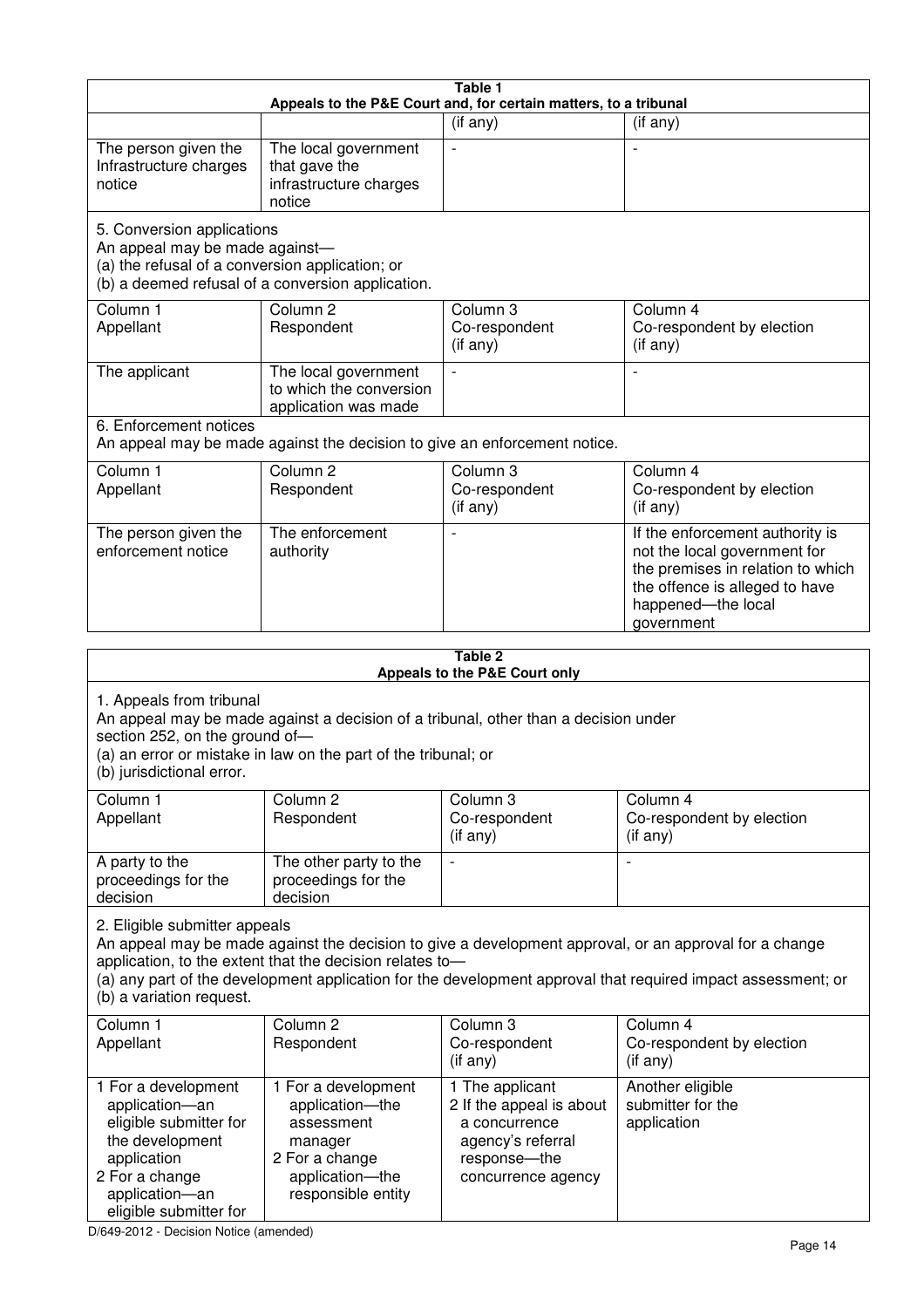| Table 2<br><b>Appeals to the P&amp;E Court only</b>                                                                                                                                                                                                                                                                                                                                                                |                                                                                                                            |                                                                                                                           |                                                                                        |  |
|--------------------------------------------------------------------------------------------------------------------------------------------------------------------------------------------------------------------------------------------------------------------------------------------------------------------------------------------------------------------------------------------------------------------|----------------------------------------------------------------------------------------------------------------------------|---------------------------------------------------------------------------------------------------------------------------|----------------------------------------------------------------------------------------|--|
| the change<br>application                                                                                                                                                                                                                                                                                                                                                                                          |                                                                                                                            |                                                                                                                           |                                                                                        |  |
| 3. Eligible submitter and eligible advice agency appeals<br>An appeal may be made against a provision of a development approval, or failure to<br>include a provision in the development approval, to the extent the matter relates to-<br>(a) any part of the development application or the change application, for the development approval, that<br>required impact assessment; or<br>(b) a variation request. |                                                                                                                            |                                                                                                                           |                                                                                        |  |
| Column 1<br>Appellant                                                                                                                                                                                                                                                                                                                                                                                              | Column <sub>2</sub><br>Respondent                                                                                          | Column 3<br>Co-respondent<br>(if any)                                                                                     | Column 4<br>Co-respondent by election<br>(if any)                                      |  |
| 1 For a development<br>application-an<br>eligible submitter for<br>the development<br>application<br>2 For a change<br>application-an<br>eligible submitter for<br>the change<br>application<br>3 An eligible advice<br>agency for the<br>development<br>application or change<br>application                                                                                                                      | 1 For a development<br>application-the<br>assessment<br>manager<br>2 For a change<br>application-the<br>responsible entity | 1 The applicant<br>2 If the appeal is about<br>a concurrence<br>agency's referral<br>response---the<br>concurrence agency | Another eligible submitter for the<br>application                                      |  |
| 4. Compensation claims<br>An appeal may be made against-<br>(a) a decision under section 32 about a compensation claim; or<br>(b) a decision under section 265 about a claim for compensation; or<br>(c) a deemed refusal of a claim under paragraph (a) or (b).                                                                                                                                                   |                                                                                                                            |                                                                                                                           |                                                                                        |  |
| Column <sub>1</sub><br>Appellant                                                                                                                                                                                                                                                                                                                                                                                   | Column <sub>2</sub><br>Respondent                                                                                          | Column 3<br>Co-respondent<br>(if any)                                                                                     | Column 4<br>Co-respondent by election<br>(if any)                                      |  |
| A person dissatisfied<br>with the decision                                                                                                                                                                                                                                                                                                                                                                         | The local<br>government to which<br>the claim was made                                                                     | $\overline{\phantom{a}}$                                                                                                  |                                                                                        |  |
| 5. Registered premises<br>An appeal may be made against a decision of the Minister under chapter 7, part 4.                                                                                                                                                                                                                                                                                                        |                                                                                                                            |                                                                                                                           |                                                                                        |  |
| Column 1<br>Appellant                                                                                                                                                                                                                                                                                                                                                                                              | Column <sub>2</sub><br>Respondent                                                                                          | Column 3<br>Co-respondent<br>(if any)                                                                                     | Column 4<br>Co-respondent by election<br>(if any)                                      |  |
| 1 A person given a<br>decision notice about<br>the decision<br>2 If the decision is to<br>register premises or<br>renew the<br>registration of<br>premises-an owner<br>or occupier of<br>premises in the<br>affected area for the<br>registered premises<br>who is dissatisfied<br>with the decision                                                                                                               | The Minister                                                                                                               |                                                                                                                           | If an owner or occupier starts the<br>appeal – the owner of the<br>registered premises |  |